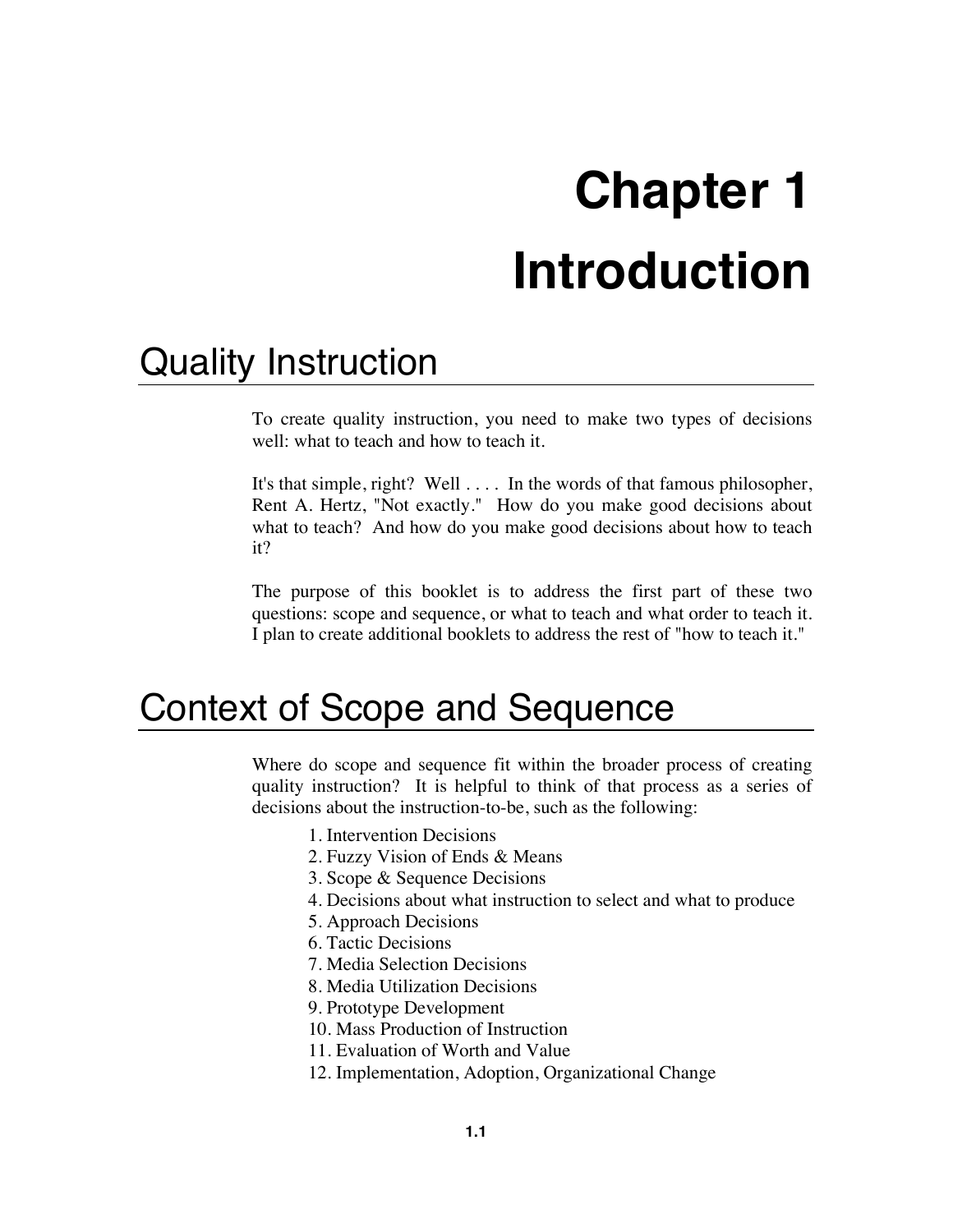Each of those decisions requires that some **analysis** activities be conducted to collect the information required to make the decision, such as needs analysis for intervention decisions. Each requires some **synthesis** activities to make the decision. Each should be followed by some **formative evaluation** activities to make sure the decision was a good one or to improve it before it becomes expensive to change. And each should be accompanied by some decisions and activities on **organizational change** processes that will facilitate implementation of the instruction.

| <b>CHANGE:</b>             | <b>Analysis</b>  | <b>Synthesis</b> | <b>Evaluation</b> | <b>Org. Change</b> |
|----------------------------|------------------|------------------|-------------------|--------------------|
| 1. Intervention            | 1.1              | 1.2              | 1.3               | 14                 |
| <b>Decisions</b>           |                  |                  |                   |                    |
| <b>INSTRUCTIONAL</b>       | <b>Analysis</b>  | <b>Synthesis</b> | <b>Evaluation</b> | Org. Change        |
| <b>DESIGN:</b>             |                  |                  |                   |                    |
| 2. Fuzzy Vision of         | 2.1              | 2.2              | 2.3               | 2.4                |
| <b>Ends &amp; Means</b>    |                  |                  |                   |                    |
| 3. Scope &                 |                  |                  |                   |                    |
| <b>Sequence Decisions</b>  | 3X               | 32               | 3.3               | 3.4                |
| <b>4. Decisions about</b>  |                  |                  |                   |                    |
| what instruction to        | 4.1              | 4.2              | 4.3               | 4.4                |
| select and what to         |                  |                  |                   |                    |
| produce                    |                  |                  |                   |                    |
| 5. Approach                | $\overline{5.1}$ | 5.2              | 5.3               | 5.4                |
| <b>Decisions</b>           |                  |                  |                   |                    |
| 6. Tactic                  | 6.1              | 6.2              | 6.3               | 6.4                |
| <b>Decisions</b>           |                  |                  |                   |                    |
| <b>7. Media Selection</b>  | $\overline{7.1}$ | $\overline{7.2}$ | $\overline{7.3}$  | $\overline{7.4}$   |
| <b>Decisions</b>           |                  |                  |                   |                    |
| 8. Media Utiliza-          | 8.1              | 8.2              | 8.3               | 8.4                |
| tion Decisions             |                  |                  |                   |                    |
| <b>DEVELOPMENT</b>         | Plan             | Do               | <b>Check</b>      | <b>Org. Change</b> |
| 9. Prototype               | 9.1              | 9.2              | 9.3               | 9.4                |
| <b>Development</b>         |                  |                  |                   |                    |
| <b>10. Mass</b>            |                  |                  |                   |                    |
| <b>Production of</b>       | 10.1             | 10.2             | 10.3              | 10.4               |
| <b>Instruction</b>         |                  |                  |                   |                    |
| <b>EVALUATION &amp;</b>    | <b>Analysis</b>  | Des./Devel       | <b>Evaluation</b> | Org. Change        |
| <b>CHANGE:</b>             |                  |                  |                   |                    |
| 11. Evaluation of          | 11.1             | 11.2             | 11.3              | 11.4               |
| <b>Worth and Value</b>     |                  |                  |                   |                    |
| 12. Implementation,        |                  |                  |                   |                    |
| <b>Adoption, Organiz'l</b> | 12.1             | 12.2             | 12.3              | 12.4               |
| <b>Change</b>              |                  |                  |                   |                    |

Therefore, the process of creating quality instruction can be viewed as a series of ASEC cycles (analysis, synthesis, evaluation, change), like this:

Figure 1.1 The ISD Process

In this booklet, we will deal with blocks 3.1 and 3.2 only.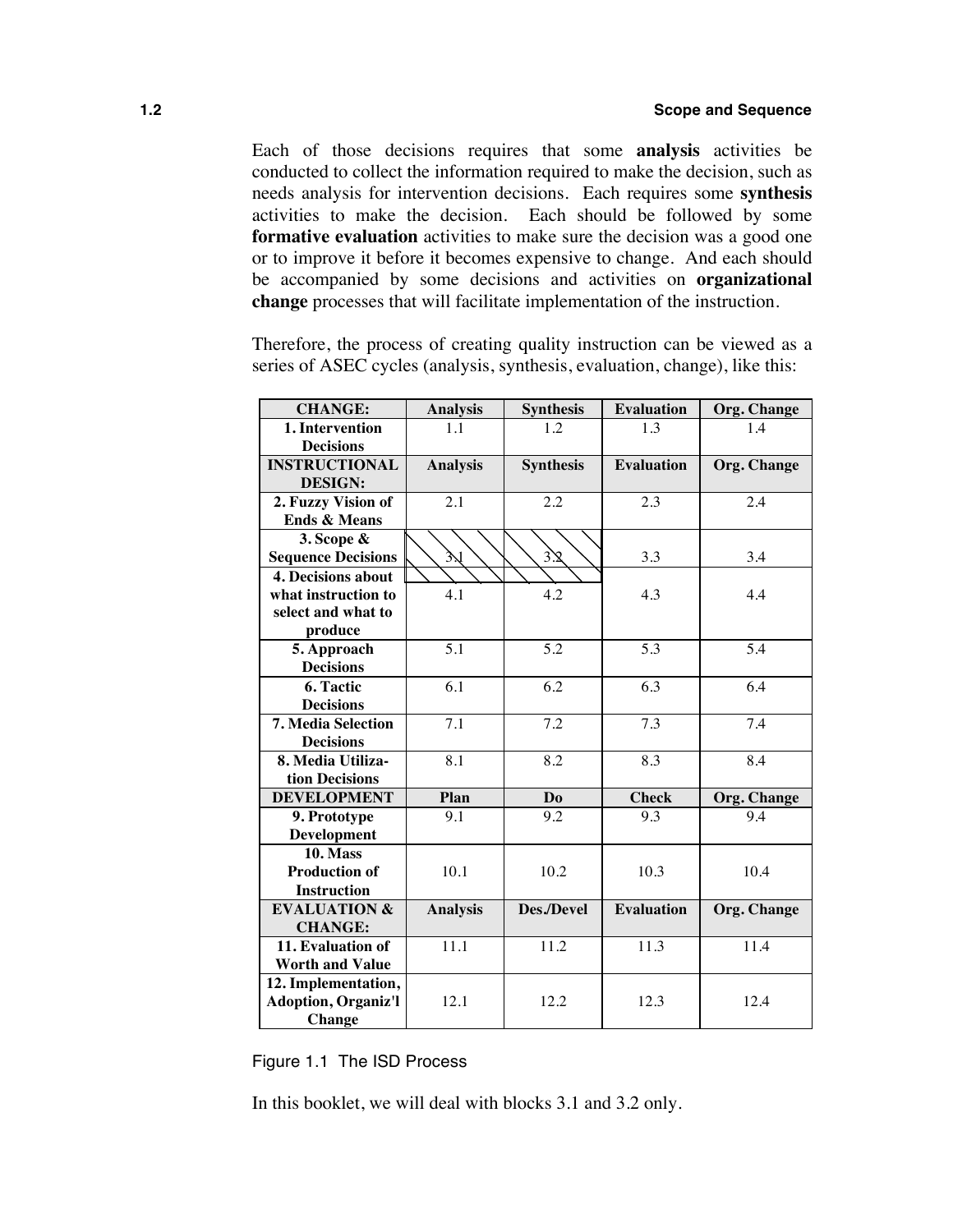#### 1. Intervention Decisions

These decisions have to do with broader issues of why you are considering instruction at all. Intervention decisions can take a partial systemic or total systemic approach.

If you take a **partial systemic approach**, you identify one or more of the organization's performance problems, you analyze *all* the causes of, and potential solutions to, those problems, and you select the best set of solutions. They may include changes in the incentive systems, equipment, work processes, and/or management systems—as well as the knowledge and skills—of the employees or customers.1 For Activity 1, you just *plan* the set of interventions that will best solve your problem(s). Implementation of those plans comes later.

If you take a **total systemic approach**, you will strive to be a "learning organization" (Senge, 1990), which means you will start by looking outside the organization to the relationships between the organization and its customers<sup>1</sup>. How well is the organization meeting its customers' needs? How are their needs changing? Do they (or other potential customers) have other needs that are not being met well, that you might be able to respond to? For Activity 1, you just *plan* the set of interventions that will best respond to those needs. Implementation of those plans comes later.

Regardless of which approach you take, you only proceed with the ISD process if one of your solutions is to correct a knowledge or skill deficiency in the employees or customers.

#### 2. Fuzzy Vision of the Ends and Means

The ISD process should have a **visioning activity** shortly after the needs analysis. This activity should entail having all the stakeholders for the instructional system under design come to consensus on a fuzzy image of what the instruction will be like, both in terms of **ends** (how the learners should be different as a result of it) and **means** (how those changes in the learners should be fostered). This is an opportunity for all the stakeholders to share their values about both ends and means and to reach some consensus on values, so that there will be no major disappointments, misunderstandings, or resistance when it comes time for implementation. This vision should be revised and clarified in progressive iterations as the ISD process proceeds.

<sup>&</sup>lt;sup>1</sup> I use the term "customers" in the broader sense of all those the organization serves.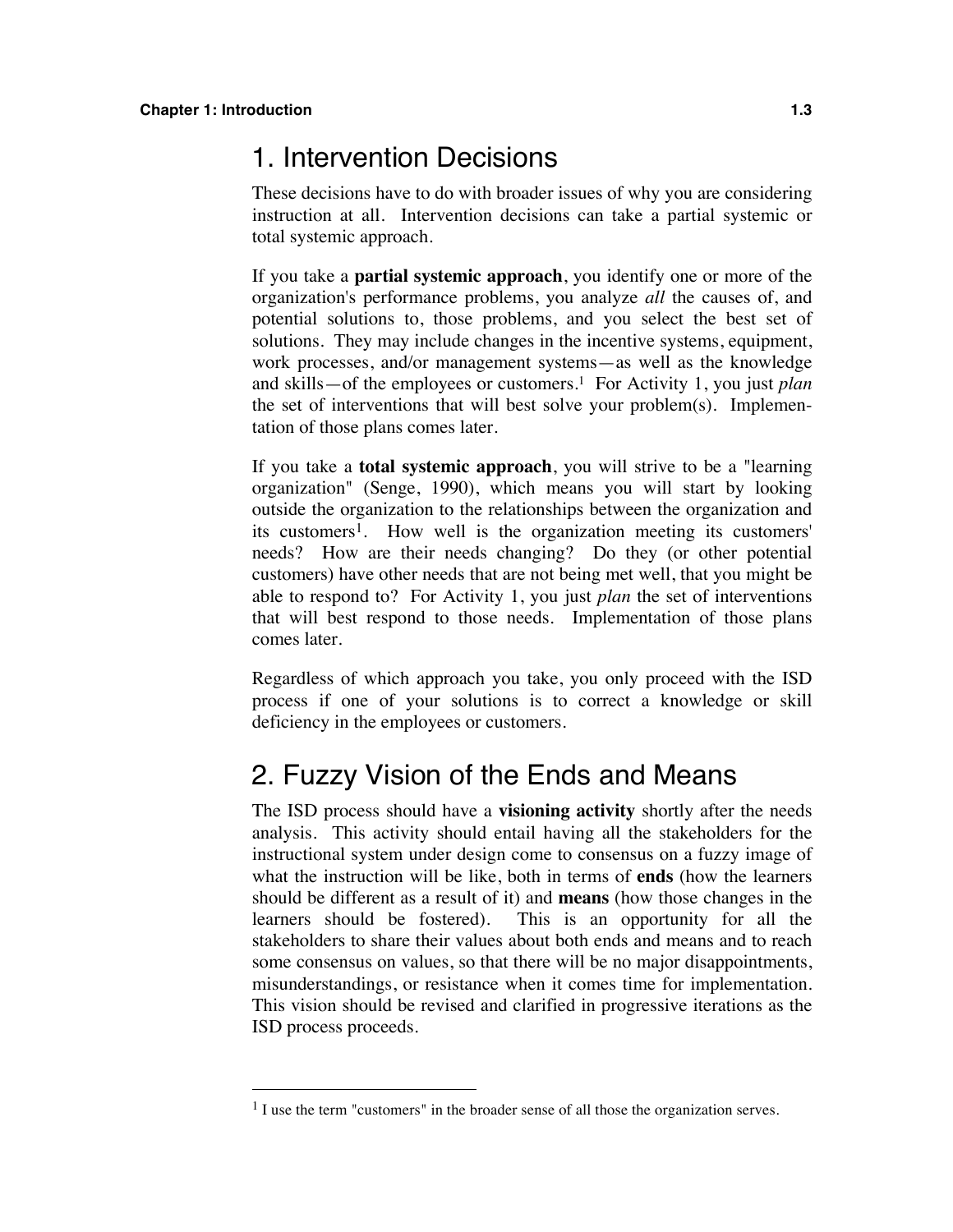#### 3. Scope and Sequence Decisions

**Scope decisions** are decisions about what to teach—the nature of the content.2 They require decisions about what the learner needs and/or wants to learn. **Sequence decisions** are concerned with how to *group* and *order* the content. They require decisions about how to break up the content into "bite-sized" chunks, how to sequence those chunks, and how to sequence the content within each chunk. How to make these decisions is the focus of this booklet.

### 4. Decisions about What Instruction To Select and What To Produce

Regardless of what you need to teach or learn, chances are that someone has already developed instruction for it. You can often save yourself a lot of time and money by obtaining existing instruction. To do so, you first must identify the alternatives (existing instruction), evaluate their quality in relation to your needs and conditions, procure the most cost-effective alternative, and make whatever revisions are cost-effective. The revision process entails conducting many of the remaining decisions (Activities 4- 10). In most cases, you will need to develop some new instruction in addition to revising existing the instruction.

#### 5. Approach Decisions

The systems concept of equifinality tells us that there is usually more than one way to accomplish any given end. Different teachers or trainers will often use very different approaches to teach the same content, including various kinds of expository instruction (such as lecture, tutorial, and drill and practice), various kinds of inquiry or discovery instruction (such as problem-based learning and Socratic dialogue), and various kinds of experiential learning, such as problem-based learning, project-based learning, and simulation). Different approaches may also entail teaching individual students, small groups or teams, or large groups. Decisions about approach are decisions that will impact much of the rest of the design of the instruction and therefore should be made early in the ISD process.

 $2$  I use the term "content" to refer to everything that comes under "what to teach." It therefore, includes whatever tasks you might teach as well as whatever knowledge, and the term "content analysis" includes "task analysis."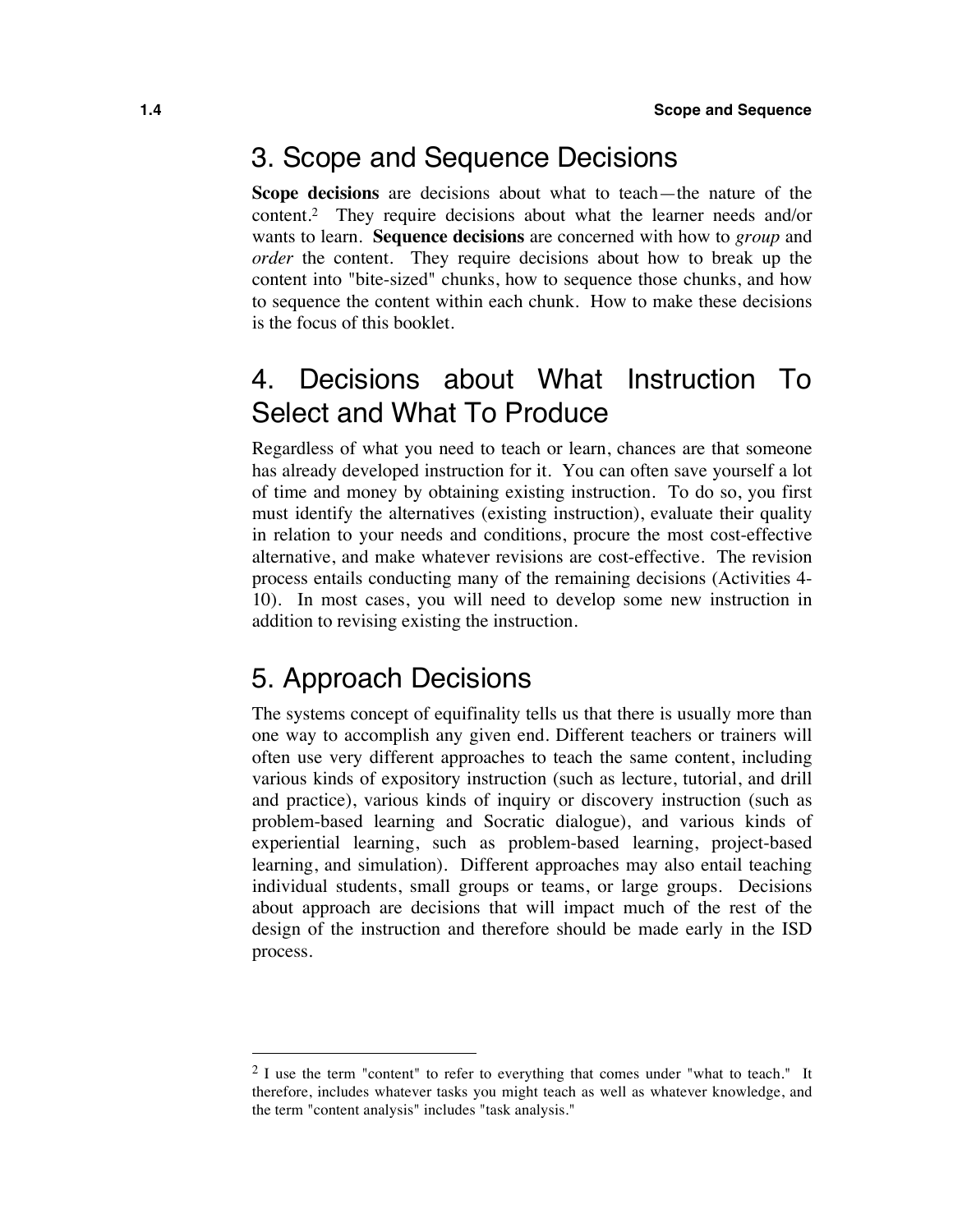#### 6. Tactic Decisions

As approaches are strategic decisions, their effective implementation requires tactical decisions. Different types of learning are fostered by different types of instructional tactics, regardless of what approach you use. For example, it is difficult to acquire a skill without practicing it and receiving feedback on that practice. Demonstrations and explanations (generalities) can be very helpful as well. On the other hand, understanding is best fostered by linking new knowledge with related prior knowledge of the learner. This may entail use of such tactics as analogies, comparison and contrast, context, and relating to experiential knowledge of the learner. Memorization and higher-order thinking skills are other types of learning that require very different kinds of instructional tactics. (See Leshin, Pollock, & Reigeluth, 1992, for an in-depth treatment of instructional tactics.)

#### 7. Media Selection Decisions

There has to be some medium (or combination of media) for communication with the learner, such as a teacher, textbook, or multimedia program. In addition to the primary medium(a), the costeffectiveness of instruction can be influenced by support media, such as blackboards, paper handouts or worksheets, and overhead projectors. Different media have different capabilities that are better or worse suited for different learning situations. Media selection decisions are influenced by both the effectiveness of each option, based on its particular capabilities, and the cost of each option, including both fixed and variable costs. (Variable costs are ones that vary depending on the number of students or the number of times the instruction is used, such as the cost of print materials. Fixed costs are all others, such as the cost of development and production of one copy of a multimedia program.)

#### 8. Media Utilization Decisions

These decisions are of two major types: how the medium is used for the content, and how the medium is used in the broader context of the instructional system. With respect to the **content**, decisions must be made about how to take advantage of the capabilities of the medium, in relation to the instructional requirements of the content (including the nature of the instructional tactics). And decisions must be made about the message design for the medium, given the characteristics of the content and the learners. With respect to the **broader context** of the instructional system, decisions must be made about how each resource will be used by the learners.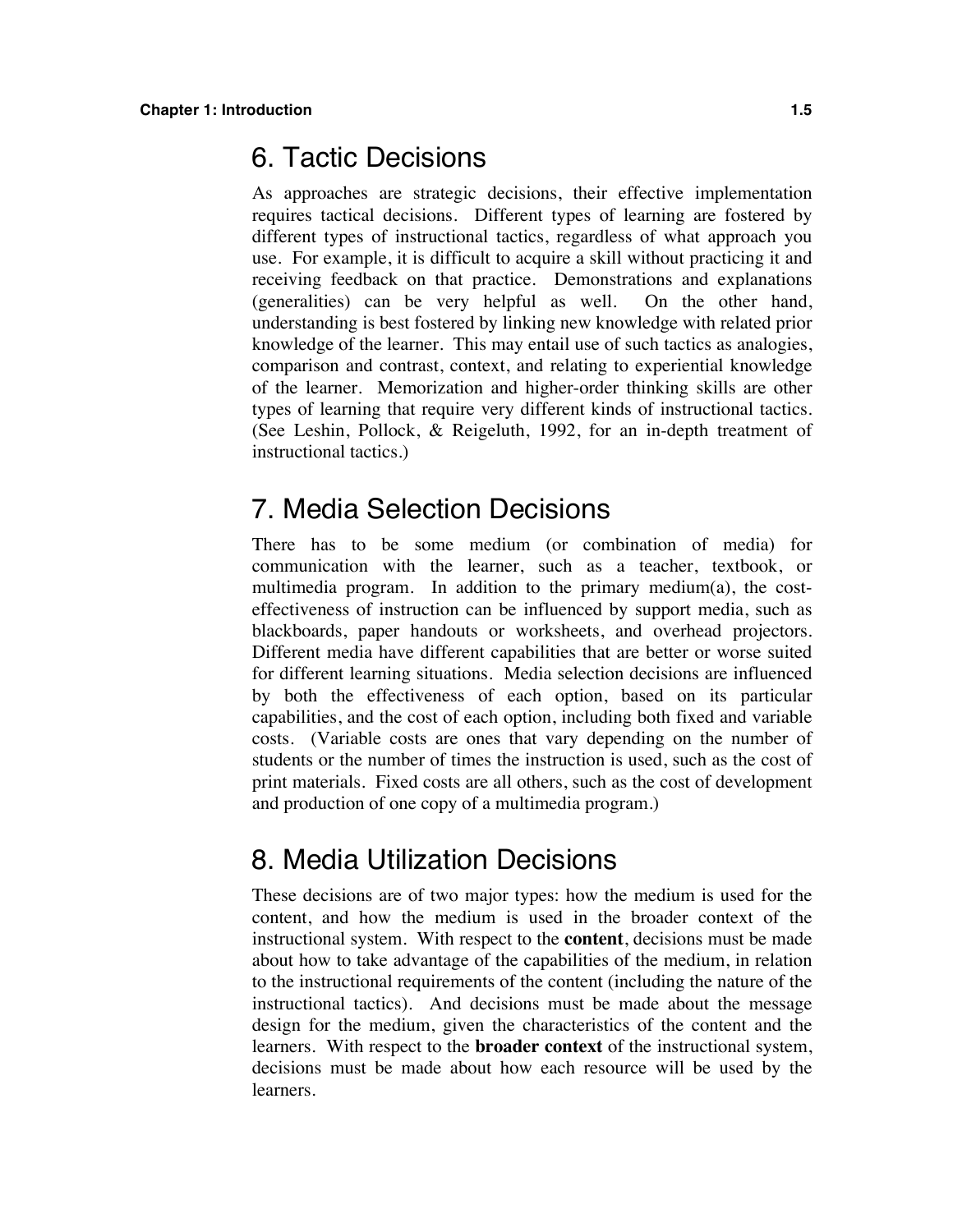#### 9. Prototype Development

Prototype development should occur long before the above decisions are made for all the content. Such rapid prototype development may be done for just one module, or even one part of one module, for purposes of communicating an expanded vision to the client and other stakeholders and making revisions in that vision before applying it to the rest of the content. The prototype may or may not utilize all the same media and message design that the expanded vision calls for, but it should be close enough so that the stakeholders will get a good feel for the nature of the instruction, and so that the formative evaluation will yield valuable feedback on the vision.

#### 10. Mass Production of Instruction

Mass production should generally await the completion of field-tested and proven prototypes for the entire instructional system (all the content), because work on later modules may lead you to want to make some revisions in earlier modules. Just-in-time production has the advantages of allowing final revisions as well as delaying large expenses to the latest possible moment.

#### 11. Evaluation of Worth and Value

Summative evaluation is almost always worthwhile, as long as it addresses impact on the overall mission or purpose of the organization. At very least, it should give information about whether or not this particular ISD project was worthwhile. Ideally, it will also help the organization to decide whether or not to continue to invest in ISD projects. It may also yield information about how to increase the worth and value of this particular instructional system, and of ISD projects in general, for the organization.

#### 12. Implementation, Adoption, and Organizational Change

This activity completes the loop (cycle) by returning to the issue of change. Activities 2-11 deal with instructional interventions, to solve problems or meet needs that are at least partially attributable to lack of knowledge or skills in employees or customers. But instructional interventions alone are seldom sufficient to meet an organization's needs or solve its problems. Other interventions must be designed and implemented as well. Instructional developers may or may not be